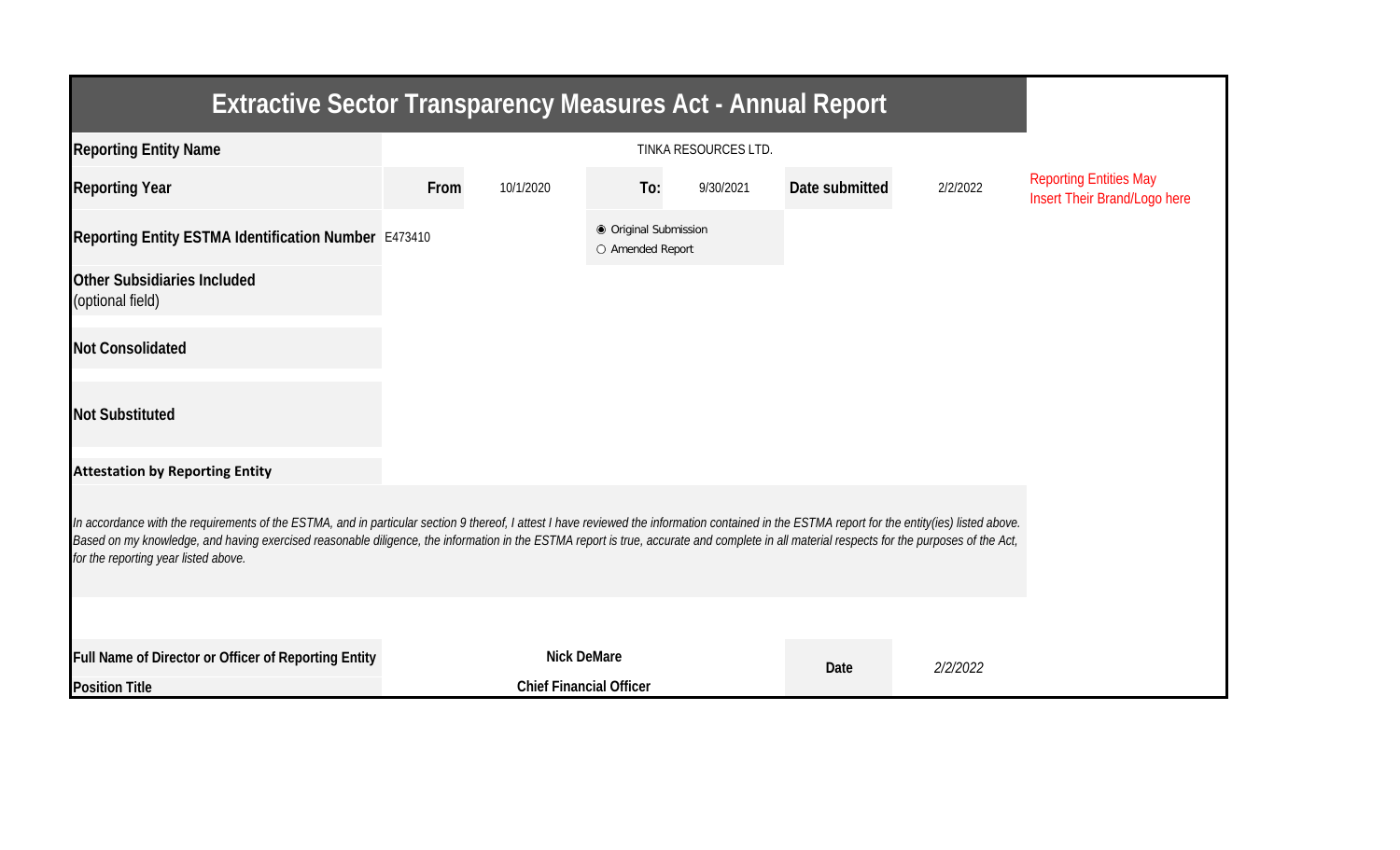| <b>Extractive Sector Transparency Measures Act - Annual Report</b>                                                                                                 |                         |                                                                              |                                        |           |         |                                                                                                                                                                                                         |                |                  |                                               |                                      |                     |  |
|--------------------------------------------------------------------------------------------------------------------------------------------------------------------|-------------------------|------------------------------------------------------------------------------|----------------------------------------|-----------|---------|---------------------------------------------------------------------------------------------------------------------------------------------------------------------------------------------------------|----------------|------------------|-----------------------------------------------|--------------------------------------|---------------------|--|
| <b>Reporting Year</b><br><b>Reporting Entity Name</b><br>Reporting Entity ESTMA<br>Identification Number<br><b>Subsidiary Reporting Entities (if</b><br>necessary) | From:                   | 10/1/2020                                                                    | To:<br>TINKA RESOURCES LTD.<br>E473410 | 9/30/2021 |         | Currency of the Report CAD                                                                                                                                                                              |                |                  |                                               |                                      |                     |  |
| <b>Payments by Payee</b>                                                                                                                                           |                         |                                                                              |                                        |           |         |                                                                                                                                                                                                         |                |                  |                                               |                                      |                     |  |
| Country                                                                                                                                                            | Payee Name <sup>1</sup> | Departments, Agency, etc within Payee that Received<br>Payments <sup>2</sup> | Taxes                                  | Royalties | Fees    | <b>Production Entitlements</b>                                                                                                                                                                          | <b>Bonuses</b> | <b>Dividends</b> | Infrastructure<br><b>Improvement Payments</b> | <b>Total Amount paid to</b><br>Payee | Notes <sup>34</sup> |  |
| Peru                                                                                                                                                               | Government of Peru      | Geological, Mining and<br>Metallurgical Institute (INGEMET)                  |                                        |           | 349,341 |                                                                                                                                                                                                         |                |                  |                                               | 349,341                              |                     |  |
| Peru                                                                                                                                                               | Government of Peru      | National Authority of Water<br><b>Administrative Services</b>                |                                        |           | 65      |                                                                                                                                                                                                         |                |                  |                                               | 65                                   |                     |  |
|                                                                                                                                                                    |                         |                                                                              |                                        |           |         |                                                                                                                                                                                                         |                |                  |                                               |                                      |                     |  |
|                                                                                                                                                                    |                         |                                                                              |                                        |           |         |                                                                                                                                                                                                         |                |                  |                                               |                                      |                     |  |
|                                                                                                                                                                    |                         |                                                                              |                                        |           |         |                                                                                                                                                                                                         |                |                  |                                               |                                      |                     |  |
|                                                                                                                                                                    |                         |                                                                              |                                        |           |         |                                                                                                                                                                                                         |                |                  |                                               |                                      |                     |  |
|                                                                                                                                                                    |                         |                                                                              |                                        |           |         |                                                                                                                                                                                                         |                |                  |                                               |                                      |                     |  |
|                                                                                                                                                                    |                         |                                                                              |                                        |           |         |                                                                                                                                                                                                         |                |                  |                                               |                                      |                     |  |
|                                                                                                                                                                    |                         |                                                                              |                                        |           |         |                                                                                                                                                                                                         |                |                  |                                               |                                      |                     |  |
|                                                                                                                                                                    |                         |                                                                              |                                        |           |         |                                                                                                                                                                                                         |                |                  |                                               |                                      |                     |  |
|                                                                                                                                                                    |                         |                                                                              |                                        |           |         |                                                                                                                                                                                                         |                |                  |                                               |                                      |                     |  |
|                                                                                                                                                                    |                         |                                                                              |                                        |           |         |                                                                                                                                                                                                         |                |                  |                                               |                                      |                     |  |
|                                                                                                                                                                    |                         |                                                                              |                                        |           |         |                                                                                                                                                                                                         |                |                  |                                               |                                      |                     |  |
|                                                                                                                                                                    |                         |                                                                              |                                        |           |         |                                                                                                                                                                                                         |                |                  |                                               |                                      |                     |  |
|                                                                                                                                                                    |                         |                                                                              |                                        |           |         |                                                                                                                                                                                                         |                |                  |                                               |                                      |                     |  |
|                                                                                                                                                                    |                         |                                                                              |                                        |           |         |                                                                                                                                                                                                         |                |                  |                                               |                                      |                     |  |
|                                                                                                                                                                    |                         |                                                                              |                                        |           |         |                                                                                                                                                                                                         |                |                  |                                               |                                      |                     |  |
|                                                                                                                                                                    |                         |                                                                              |                                        |           |         |                                                                                                                                                                                                         |                |                  |                                               |                                      |                     |  |
|                                                                                                                                                                    |                         |                                                                              |                                        |           |         |                                                                                                                                                                                                         |                |                  |                                               |                                      |                     |  |
| <b>Additional Notes:</b>                                                                                                                                           |                         |                                                                              |                                        |           |         | ALL PAYMENTS ARE REPORTED IN CANADIAN DOLLARS (THE REPORTING CURRENCY OF THE REPORTING ENTITY) AND CONVERTED USING THE ANNUAL AVERAGE EXCHANGE RATE USED FOR PERUVIAN SOL TO CANADIAN DOLLAR OF 0.33273 |                |                  |                                               |                                      |                     |  |